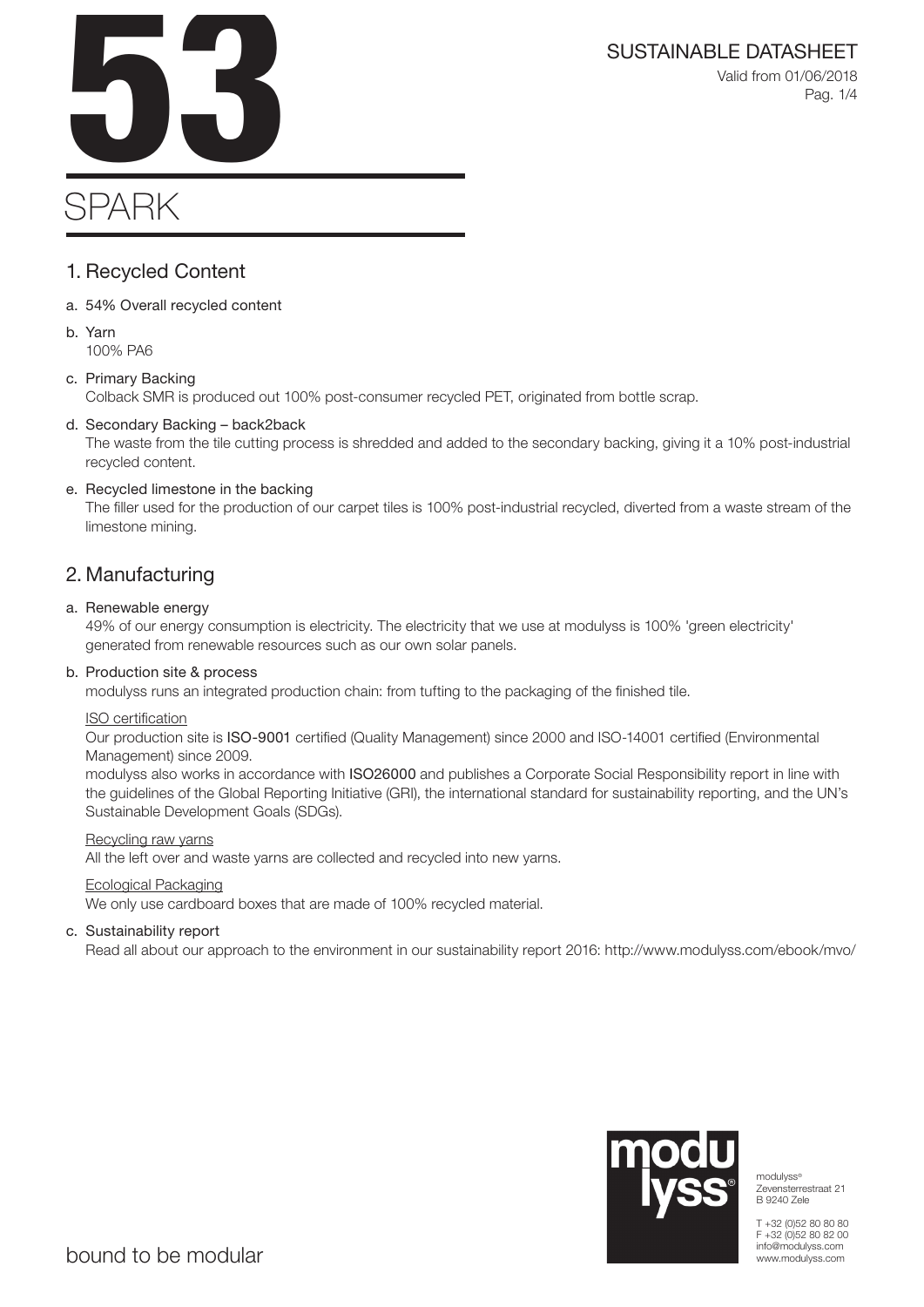## SUSTAINABLE DATASHEET

## 3. Installation

product: Spark Pag. 2/4

## a. Adhesive

modulyss® advises to use a solvent-free, easy release system with very low emissions.

#### b. Installation waste

In a rectangular building, installed before walls, using our installation descriptions the waste for carpet tiles is 3-4%. In comparison for broadloom the waste during installation rises till  $+/-10\%$ . More information can be found in our installation instructions.

## 4. End of Life

## a. Re-use

At the end of life, after cleaning, carpet tiles can be re-used in non-critical areas, to extend the product life.

b. Recycling

Carpet tiles can be used as raw material for the backing of new carpet tiles in our back2back program.

c. CARE

Partnership modulyss®/Vanheede Environment Group in which carpet tiles are converted into secondary fuel to reduce  $\mathrm{CO}_2$  emissions significantly. The minerals are extracted from the carpet tiles and recycled into raw material for the cement production industry, which results in  $\pm$  50% recycling of our carpet tiles.

## 5. Voc's & Chemical Substances

This product fulfills the testing criteria for emissions of:

- a. CRI (US and international) Carpet & Rug Institute Compliant to the requirements of Green Label Plus, GLP 1101 (see LEED®, point 6.b)
- b. GUT (DE)

Gemeinschaft Umwelfreundlicher Teppichboden

TVOC28<100 μg/m³

This product meets the GUT-criteria, GUT-license number AD42A7CE. These criteria include VOC tresholds, odour and chemical substances.

c. REACH (EU)

modulyss® complies with the strict European REACH standards.

d. Sundahus (SE)

SundaHus Miljödata is a system of health and environmental assessment of products in the construction and real estatebusinesses. The core of the system is a database of substances, materials and products. B-rating.

## 6. Environmental Product Declaration (EPD)

An EPD is a standardized way to provide information on the environmental impact of a product during the entire life. They include information on the environmental impact of raw material extraction and production, energy use and efficiency, content of materials and chemical substances, emissions to air, soil and water and waste generation. A product-specific EPD in accordance with the ISO14025 and EN15804, is available for this product. The EPD-declaration-number is EPD-MOD-20170095-CBC1-EN.



modulyss® Zevensterrestraat 21 B 9240 Zele

T +32 (0)52 80 80 80 F +32 (0)52 80 82 00 info@modulyss.com www.modulyss.com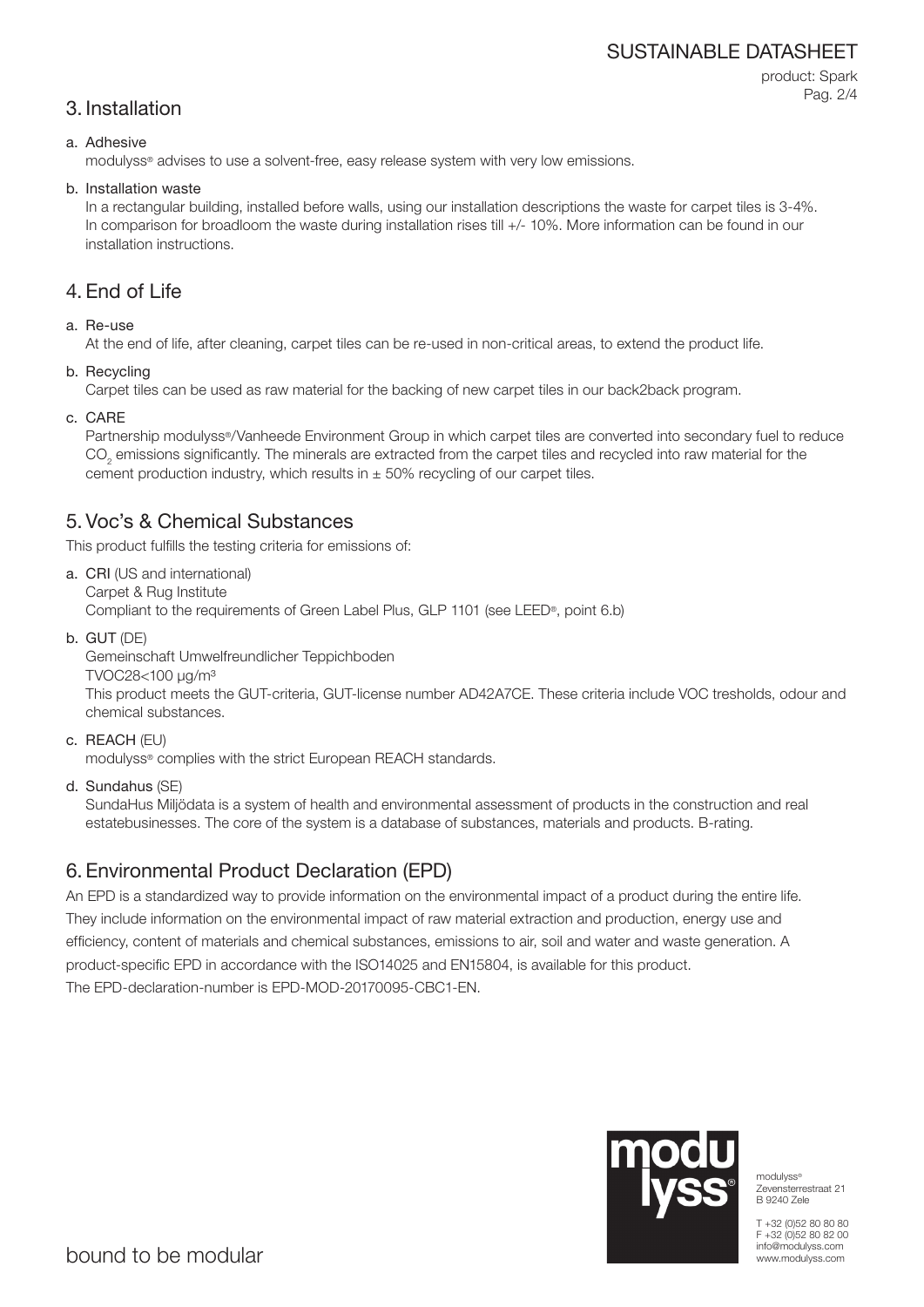## 7. Compliance to Green Building Certifications

product: Spark Pag. 3/4

## a. BRE Global (UK)

Building Research Establishment This product can contribute towards credits in:

#### Hea 02 – Indoor Air Quality

To recognise and encourage a healthy internal environment through the specification and installation of appropriate ventilation, equipment and finishes.

- Use of a low-emission adhesive on installation (BN EN 13999-1:2007) can contribute to this credit.
- modulyss® carpet tiles meet the requirements of EN14041, including E1 classification for formaldehyde emissions, and can contribute to the credit for a healthy indoor air quality.

#### Hea 05 – Acoustic performance

To ensure the buildings' acoustic performance including sound insulation meet the appropriate standards for its purpose. This product is highly sound-absorbent. It reduces contact noise by 24 decibels (ΔL<sub>w</sub> - ISO 10140) and has an absorption coefficient of 0.15 (ISO 354).

#### MAT 1 – Life Cycle Impact

All modulyss® products are rated for offices according to BRE Green Guide to Specification. The BRE Global Environmental Profiles Certification Scheme requires evidence of a minimum of 6 months continuous production prior to a request for certification and the certification process takes approximately 6 months to complete. As a result, we are currently not able to provide a BRE Global Environmental Profile Certificate for Spark but please note that a similar product has obtained an Ecopoint score of 0,331 and is A-rated for offices.

#### MAT 5 – Designing for Robustness

To recognise and encourage adequate protection of exposed elements of the building and landscape, therefore minimising the frequency of replacement and maximising materials optimisation. This product satisfies the requirements of EN1307 classification, class 33 - LC1 for intensive use in a contract environment.

#### WST 01 – Construction Waste Management

To promote resource efficiency via the effective management and reduction of construction waste. This product can contribute to waste reduction on site. See item 3, installation, for more details. Concerns cutting waste on installation of carpet tiles.

#### b. LEED (US and international)

Leadership in Energy and Environmental Design modulyss products can contribute to the following LEED v4 credits:

- MR credit: Interiors Life-Cycle Impact Reduction
- MR credit: Building product disclosure and optimization Environmental Product Declarations

MR credit: Building product disclosure and optimization - Sourcing of raw materials MR4 Post-Industrial recycled content: 52% MR4 Post-Consumer recycled content: 2%

- MR credit: Building product disclosure and optimisation Material ingredients
- MR credit: Construction and demolition waste management
- EQ credit: Low emitting materials
- EQ credit: Indoor air quality assessment
- EQ credit: Acoustic performance.

Products are not reviewed under LEED, LEED credit requirements cover the performance of materials in aggregate, not the performance of individual products of brands. For more information on LEED, visit www.usgbc.org/contact

c. HQE (FR)

## Haute Qualité Environnementale

In 2005 modulyss® was awarded the HQE certificate by FDES in accordance with NF P01 010. This product can contribute to 8 of the 13 HQE targets as follows:



modulyss<sup>®</sup> Zevensterrestraat 21 B 9240 Zele

T +32 (0)52 80 80 80 F +32 (0)52 80 82 00 info@modulyss.com www.modulyss.com